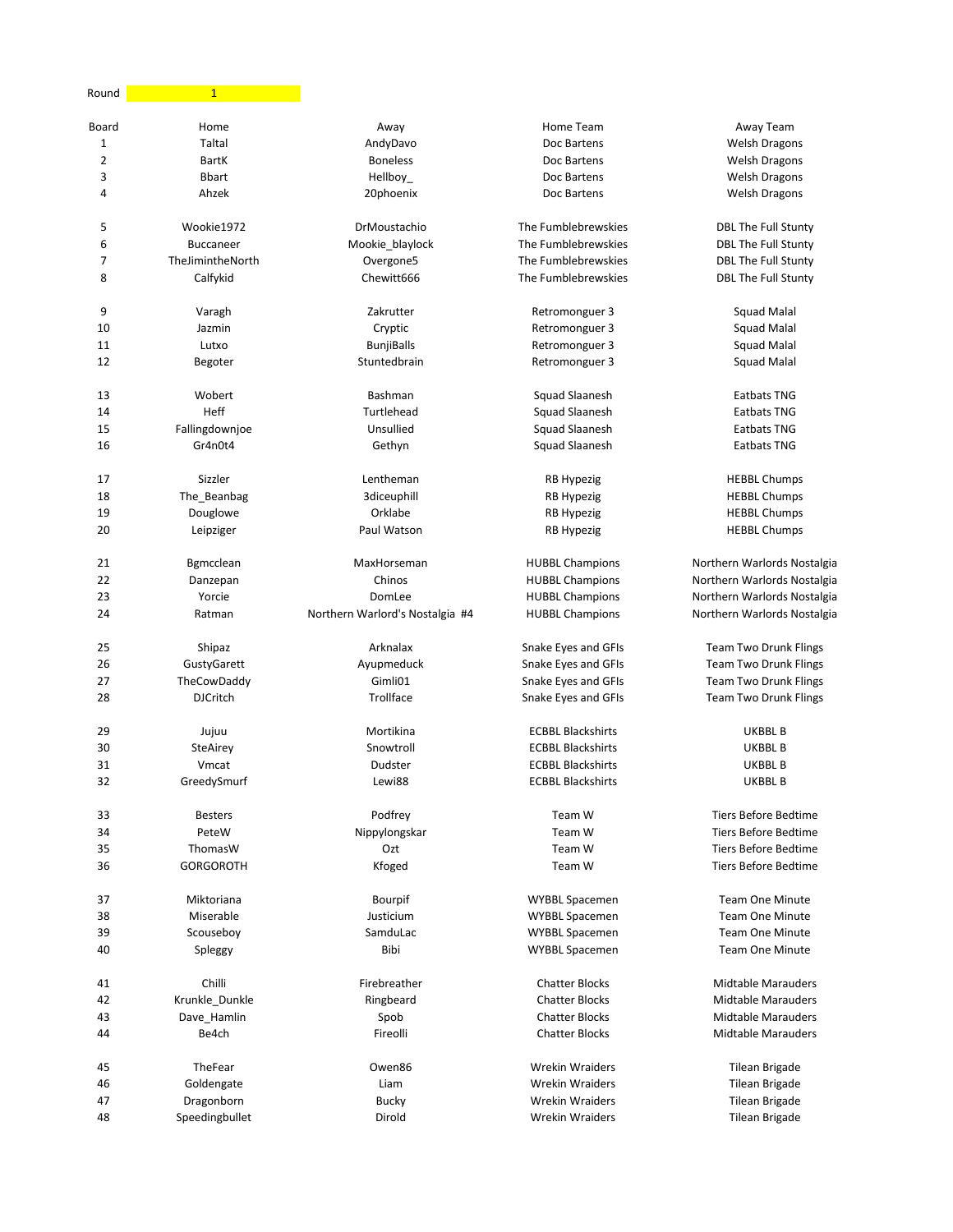| 49 | El_Spoonio          | PurpleChest              | Shiretown Stuffers              | <b>Twitch Stream Dream Team</b> |
|----|---------------------|--------------------------|---------------------------------|---------------------------------|
| 50 | Cornish             | NecroGnome               | Shiretown Stuffers              | <b>Twitch Stream Dream Team</b> |
| 51 | Whitey              | Hankok                   | Shiretown Stuffers              | <b>Twitch Stream Dream Team</b> |
| 52 | Everbodys dead dave | DimmyGee                 | Shiretown Stuffers              | <b>Twitch Stream Dream Team</b> |
| 53 | Purplegoo           | Drexxl                   | All The Presidents Men          | Swedish Whine Squad             |
| 54 | JimJimany           | Pellevin                 | All The Presidents Men          | Swedish Whine Squad             |
| 55 | Joemanji            | Zedd                     | All The Presidents Men          | Swedish Whine Squad             |
| 56 | Indigo              | Oberwald_1               | All The Presidents Men          | Swedish Whine Squad             |
| 57 | The Joeker          | Twelfman                 | Two Guys one Dice Cup           | <b>BUBBA</b>                    |
| 58 | Rossanderson1984    | BUBBA #3                 | Two Guys one Dice Cup           | <b>BUBBA</b>                    |
| 59 | <b>Fromherashes</b> | Smurf1917                | Two Guys one Dice Cup           | <b>BUBBA</b>                    |
| 60 | Shriyke             | Rubick                   | Two Guys one Dice Cup           | <b>BUBBA</b>                    |
| 61 | Sparky73            | Gaff                     | <b>SKABB Stoutfellows</b>       | <b>Great Orme Goats</b>         |
| 62 | Stewbacca           | LORD_BONAN               | <b>SKABB Stoutfellows</b>       | <b>Great Orme Goats</b>         |
| 63 | Mashley85           | Filthmonger              | <b>SKABB Stoutfellows</b>       | <b>Great Orme Goats</b>         |
| 64 | Eldritchfox         | Got_Wood                 | <b>SKABB Stoutfellows</b>       | <b>Great Orme Goats</b>         |
| 65 | gcoleman76          | LewishM                  | UKBBL A                         | Dopebowl Rats                   |
| 66 | Jimbodeany          | YeetMasterExtraordinaire | UKBBL A                         | Dopebowl Rats                   |
| 67 | Shaeffer            | I_Done_Goofd             | <b>UKBBLA</b>                   | Dopebowl Rats                   |
| 68 | <b>Thyrus</b>       | Msancho                  | <b>UKBBL A</b>                  | Dopebowl Rats                   |
| 69 | Pokrjax             | Asgair                   | <b>Team FUMBBL</b>              | Retromonguer 1                  |
| 70 | MisterJoshua        | Elperas                  | <b>Team FUMBBL</b>              | Retromonguer 1                  |
| 71 | Throweck            | Thibault                 | <b>Team FUMBBL</b>              | Retromonguer 1                  |
| 72 | Badger89            | Millimetal               | <b>Team FUMBBL</b>              | Retromonguer 1                  |
| 73 | Hasslenutty         | MrMerengue               | Better to Pass Out than Pass    | <b>BriBBe Chip Stealers</b>     |
| 74 | Machurto            | <b>Misspelled Tree</b>   | Better to Pass Out than Pass    | <b>BriBBe Chip Stealers</b>     |
| 75 | CBraw               | Amselvs                  | Better to Pass Out than Pass    | <b>BriBBe Chip Stealers</b>     |
| 76 | Hargrim             | Cauleeflower             | Better to Pass Out than Pass    | <b>BriBBe Chip Stealers</b>     |
| 77 | Humptytrump         | Loynster                 | Thistle Hurt                    | <b>ECBBL Heroes</b>             |
| 78 | Markymarc           | Inderol                  | Thistle Hurt                    | <b>ECBBL Heroes</b>             |
| 79 | Purdindas           | Mr_Mezcal                | Thistle Hurt                    | <b>ECBBL Heroes</b>             |
| 80 | Stephenbrands       | ChaosHugs                | Thistle Hurt                    | <b>ECBBL Heroes</b>             |
| 81 | Bungeeman           | Duckwing                 | <b>Calmitous Casual Coaches</b> | <b>SWEBBA Raiders</b>           |
| 82 | Sean_M              | Skuld                    | <b>Calmitous Casual Coaches</b> | <b>SWEBBA Raiders</b>           |
| 83 | Rev                 | Nyaga                    | <b>Calmitous Casual Coaches</b> | <b>SWEBBA Raiders</b>           |
| 84 | Splatteo            | Ionas                    | <b>Calmitous Casual Coaches</b> | <b>SWEBBA Raiders</b>           |
| 85 | Kasiraghi           | OON                      | <b>Teuchters Anonymous</b>      | Lutece Noobs                    |
| 86 | Smudge              | Zahiko                   | <b>Teuchters Anonymous</b>      | Lutece Noobs                    |
| 87 | Cheezus             | Maitre_tactac            | <b>Teuchters Anonymous</b>      | Lutece Noobs                    |
| 88 | UnicornPower        | Lutece Noobs #2          | <b>Teuchters Anonymous</b>      | Lutece Noobs                    |
| 89 | Studdj              | Daubs                    | <b>UKBBL Young Offenders</b>    | The GoBBlers                    |
| 90 | FlickyFlak          | BrockDodge               | <b>UKBBL Young Offenders</b>    | The GoBBlers                    |
| 91 | Khornight           | Elplanet4                | <b>UKBBL Young Offenders</b>    | The GoBBlers                    |
| 92 | Itchen              | Lord_Chelmsford          | <b>UKBBL Young Offenders</b>    | The GoBBlers                    |
| 93 | Raging82            | Headless coach           | Squad Hashut                    | <b>Eatbats Die Curious</b>      |
| 94 | Beanbelly           | Mitzy                    | Squad Hashut                    | Eatbats Die Curious             |
| 95 | Thor 21674          | Mr_Zay                   | Squad Hashut                    | Eatbats Die Curious             |
| 96 | Glowworm            | Jimbo9jimbo              | Squad Hashut                    | <b>Eatbats Die Curious</b>      |
| 97 | Jayward             | Spic929                  | <b>Team Wales</b>               | <b>BBQ Boys</b>                 |
| 98 | Thatotherasianguy   | Don_Jujanas              | <b>Team Wales</b>               | <b>BBQ Boys</b>                 |
| 99 | Nonumber            | Brandy1988               | <b>Team Wales</b>               | <b>BBQ Boys</b>                 |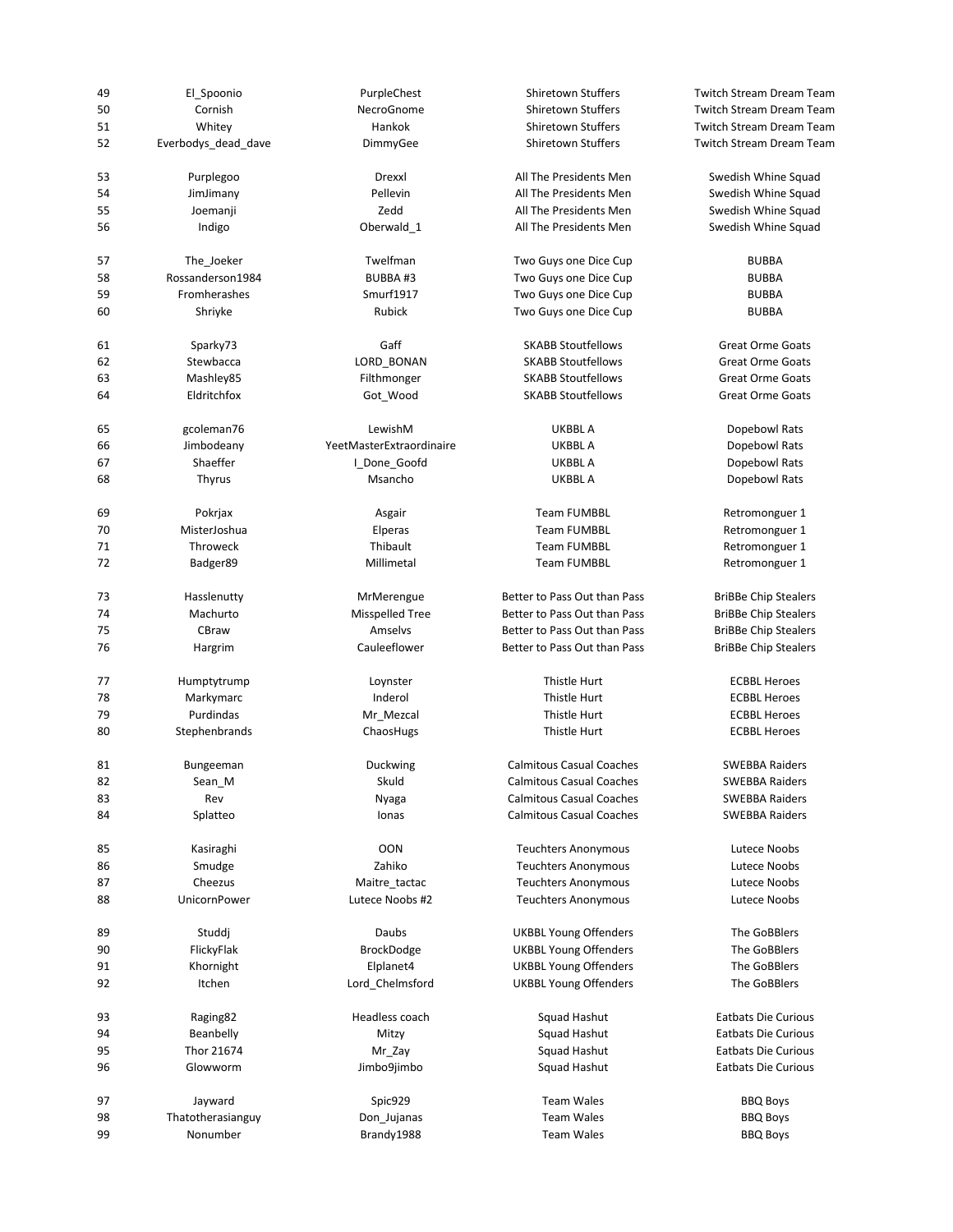| 100 | Skab                  | BBQ Boys #4        | <b>Team Wales</b>                    | <b>BBQ Boys</b>                   |
|-----|-----------------------|--------------------|--------------------------------------|-----------------------------------|
| 101 | Garfy                 | Lemmiwinks         | Captain Morgans Stunty Gold          | Foxy and the Hounds               |
| 102 | Bucky1398             | <b>Boldfox</b>     | Captain Morgans Stunty Gold          | Foxy and the Hounds               |
| 103 | Peo2223               | Fubarpenn          | Captain Morgans Stunty Gold          | Foxy and the Hounds               |
| 104 | Yudlugar              | Obsydyan           | Captain Morgans Stunty Gold          | Foxy and the Hounds               |
| 105 | Catastrophe           | Talkarde           | Eatbats Pair o Dice                  | The Pilous                        |
| 106 | Heartsbane            | Rippersly          | Eatbats Pair o Dice                  | The Pilous                        |
| 107 | LordCaskey            | Raztout            | Eatbats Pair o Dice                  | The Pilous                        |
| 108 | Bedge                 | Miyata             | Eatbats Pair o Dice                  | The Pilous                        |
| 109 | Raughri               | Envoien            | <b>DBL Moderate Effort</b>           | <b>Team TBPC</b>                  |
| 110 | ChoiDivision          | DayDay             | <b>DBL Moderate Effort</b>           | <b>Team TBPC</b>                  |
| 111 | Jackal                | JKB                | <b>DBL Moderate Effort</b>           | <b>Team TBPC</b>                  |
| 112 | King ghidra           | Indibro            | <b>DBL Moderate Effort</b>           | <b>Team TBPC</b>                  |
| 113 | Josepe                | Visigoth           | Retromonguer 2                       | The Local YOBBS                   |
| 114 | Apostol del gas       | Laser_Owl          | Retromonguer 2                       | The Local YOBBS                   |
| 115 | Menguexe              | Burtblahblahblah   | Retromonguer 2                       | The Local YOBBS                   |
| 116 | Ivan_Landwehr         | Glengarth30        | Retromonguer 2                       | The Local YOBBS                   |
| 117 | Dafo                  | Loner              | <b>Barneys Team</b>                  | <b>Bekkalokk Blockers</b>         |
| 118 | Tintenfisch           | Zulu               | <b>Barneys Team</b>                  | <b>Bekkalokk Blockers</b>         |
| 119 | Vagabond1982uk        | Feppel             | <b>Barneys Team</b>                  | <b>Bekkalokk Blockers</b>         |
| 120 | Barney_the_Lurker     | Mynock             | <b>Barneys Team</b>                  | <b>Bekkalokk Blockers</b>         |
| 121 | <b>Ratticus Finch</b> | Bashto             | Barry Chuckle Quartet                | <b>Tactics and Theatrics</b>      |
| 122 | Insidious             | <b>Breakmonker</b> | <b>Barry Chuckle Quartet</b>         | <b>Tactics and Theatrics</b>      |
| 123 | 98SmithG              | Tumukingofwu       | <b>Barry Chuckle Quartet</b>         | <b>Tactics and Theatrics</b>      |
| 124 | Sleeves               | Punchymcragefists  | <b>Barry Chuckle Quartet</b>         | <b>Tactics and Theatrics</b>      |
| 125 | SaltyMurcutt          | Ironrock           | <b>DBL Debonairs</b>                 | Squad Tzeentch                    |
| 126 | Gunny23               | <b>Belvetch</b>    | <b>DBL Debonairs</b>                 | Squad Tzeentch                    |
| 127 | Vonleppard            | Throgg             | <b>DBL Debonairs</b>                 | Squad Tzeentch                    |
| 128 | Hedonihilist          | Azlann             | <b>DBL Debonairs</b>                 | Squad Tzeentch                    |
| 129 | Willpower             | Tarvitz            | Murder Kings                         | One Turn Touchdown                |
| 130 | DickJack              | Lord_Relictor      | Murder Kings                         | One Turn Touchdown                |
| 131 | ChrisRaff88           | TommyMcG           | Murder Kings                         | One Turn Touchdown                |
| 132 | AMSFELD               | Whitehot           | <b>Murder Kings</b>                  | One Turn Touchdown                |
| 133 | Hammertimehamilton    | Montagne_Blitz     | <b>WYBBL Submariners</b>             | It's the Taking Parts that Counts |
| 134 | Slimjono              | TheLordofSnotTown  | <b>WYBBL Submariners</b>             | It's the Taking Parts that Counts |
| 135 | Darkstar              | <b>BigRed</b>      | <b>WYBBL Submariners</b>             | It's the Taking Parts that Counts |
| 136 | <b>AWT</b>            | Gizasix66          | <b>WYBBL Submariners</b>             | It's the Taking Parts that Counts |
| 137 | Maverick              | Deeferdan          | Squad Khorne                         | <b>Enter Team Name Here</b>       |
| 138 | AndyPandyCookiePie    | JBone              | Squad Khorne                         | <b>Enter Team Name Here</b>       |
| 139 | Landrover             | Wulfyn             | Squad Khorne                         | <b>Enter Team Name Here</b>       |
| 140 | Thunden               | Charliebanks       | Squad Khorne                         | <b>Enter Team Name Here</b>       |
| 141 | Marckfu               | Law_of_Course      | <b>HUBBL Double Toil and Trouble</b> | Pow Arrangers                     |
| 142 | Cammstainton210116    | Walrus             | <b>HUBBL Double Toil and Trouble</b> | Pow Arrangers                     |
| 143 | Seosamhantoin         | Lovely_jubbly      | <b>HUBBL Double Toil and Trouble</b> | Pow Arrangers                     |
| 144 | <b>JMFing</b>         | Tuckersteel        | <b>HUBBL Double Toil and Trouble</b> | Pow Arrangers                     |
| 145 | Sann0638              | Yersinia           | Swinvasion                           | Claw On Tour                      |
| 146 | Ronaldbeanio          | Jeeves             | Swinvasion                           | Claw On Tour                      |
| 147 | Bogenhafen_Bron       | SilentKnight       | Swinvasion                           | Claw On Tour                      |
| 148 | <b>Barnacles</b>      | Gedburg            | Swinvasion                           | Claw On Tour                      |
| 149 | Matte8                | Smithy_GP          | Holy4                                | T and Three Sugars                |
|     |                       |                    |                                      |                                   |